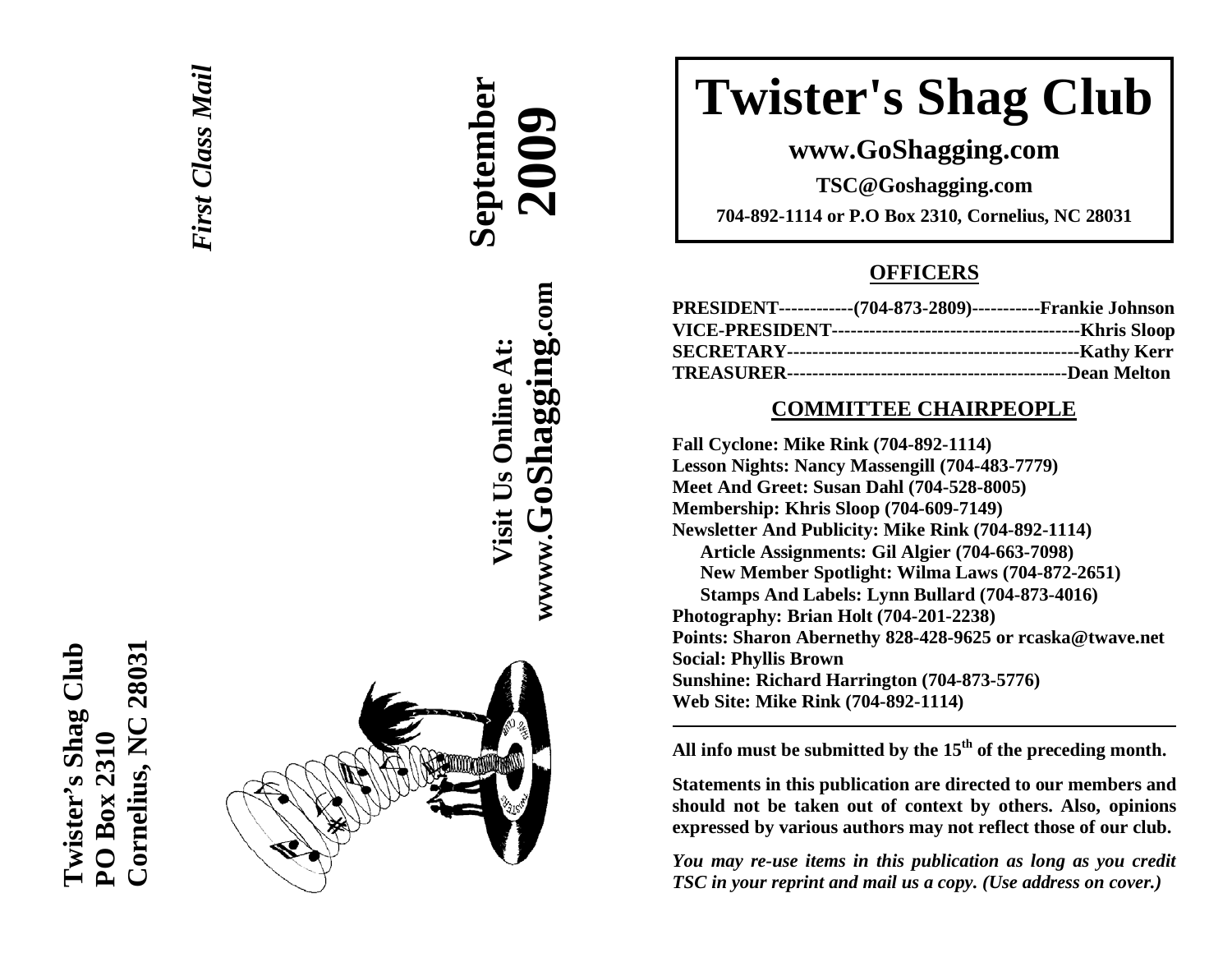# **The President's Letter**

Hello Fun Bunch,

If you missed the Summer Squall Party, you missed a ton of fun. The bus trip was a riot! We knew we were in trouble when we came to the "Pavement Ends" sign. We finally made it to Loafers and had a great time. Then it was back to the bus for an unexpected tour of downtown Raleigh. Oh well, if you are going to get lost you might as well be with forty of your favorite friends.

You will not want to miss our SOS Kickoff Party on September 4 at Wise Guys. We have planned a fun event and you will have the opportunity to win some nice prizes. We have had good attendance lately. The dance floor has been full but not so crowded you couldn't dance. Come on out and get ready for SOS.

Speaking of SOS, don't forget about the *Lighting of the Tower* on Saturday, September 12. (The date listed in the summer issue of Carefree Times was incorrect.) Main Street will be closed from Ocean Blvd. to Hillside Drive. The Surf (94.9 FM) will be broadcasting live on the radio and the internet. If you can't get to the beach, log on to be part of the fun. They want as many shaggers as possible to gather around the Surf Patrol van and help with the countdown.

Pick up a copy of Carefree Times for details on all SOS activities. Most of the clubs list all of their activities including dance contests, Hall of Fame Exhibitions, free food, shag workshops, special entertainment and much more.

If you are heading out for Fun Sunday and Fun Monday don't forget your sunscreen and chairs. But leave your coolers at home!

They are going try to keep the sidewalks clear of Fun Monday attendees this year for safety purposes. If there is an emergency, the EMTs need to be able to get through the crowd. So please try to leave the sidewalks clear.

We will have our usual SOS parties; Saturday – Fat Harold's, Back Deck Wednesday – Ducks Café and Saturday – OD Beach Club. All Parties will start at 5:00. Don't miss the fun. There will also be a golf outing on Thursday. More information is in this issue.

We will not have shag lessons on Tuesday, September 15, the week of SOS. However Bob and Helon Page will be offering intermediate lessons on September 8, September 22 and September 29. The cost will be \$15 per person for all three lessons. Sign-up will begin at 7:00 and the classes will begin at 7:30. Hopefully this will help fill the void since we do not have a place to offer Beginner 3 lessons. Spread the word and invite your friends to come out and learn some new steps.

Our September meeting will be an important one since we will begin signing up for Fall Cyclone work slots. Please make sure you make this meeting.

See ya on the dance floor.

Frankie

**Get your SOS Membership Card before you go to the beach! You can buy yours from TSC and save \$10. See Dean Melton to get yours.** 

**Have you bought a Fun Monday Raffle Ticket? If not, do it now. Hurry. You can win up to \$7500. Our own Kathy Thompson won \$2000 last year.** 

**You may also be interested in a special multi-ticket opportunity that is available. Ask Mike Rink for details. Meeting night will be your last opportunity to get tickets (which also help a children's charity).**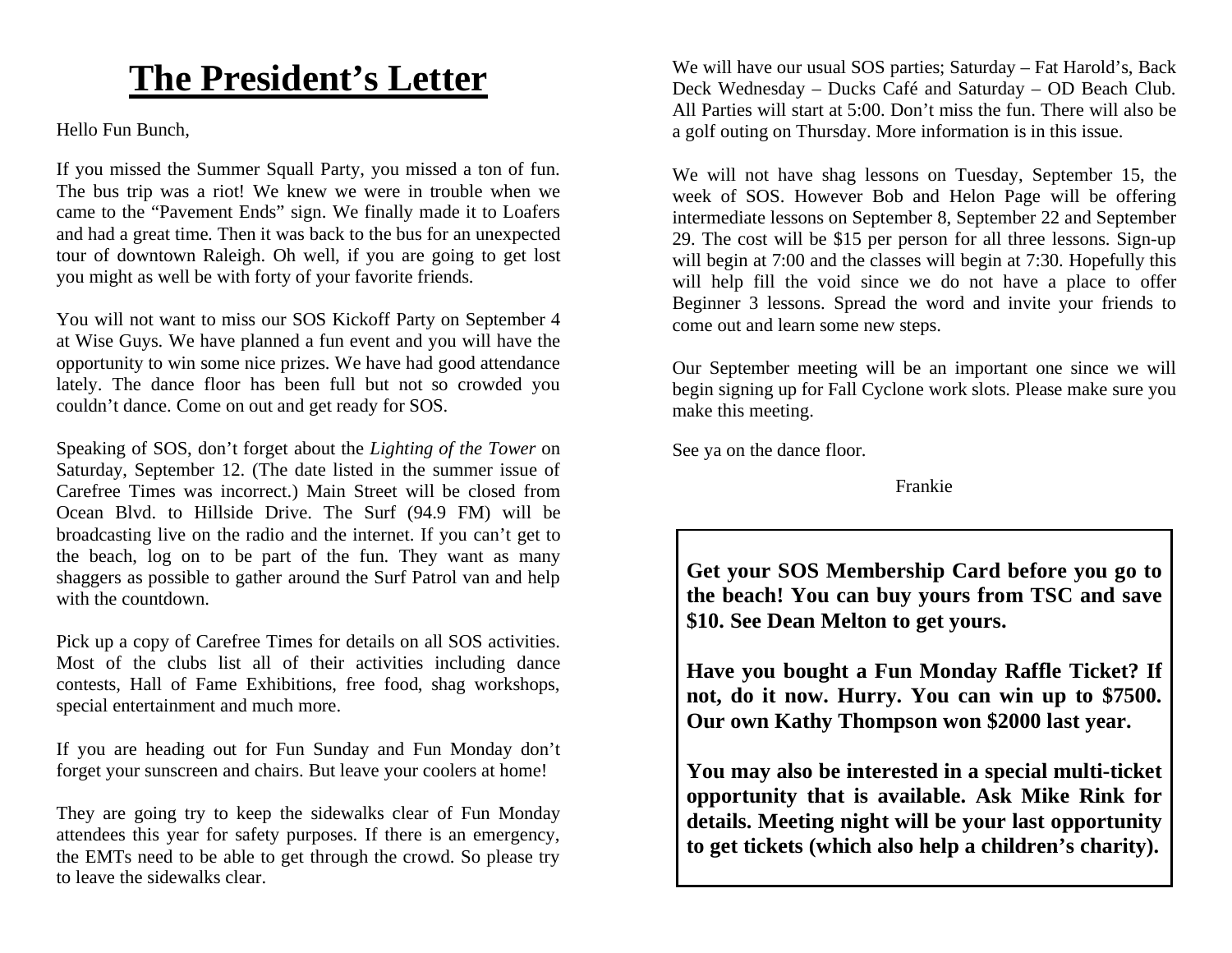# **Don't Miss The SOS Kickoff Party**

Friday night, September  $4<sup>th</sup>$  at Wise Guys will be a lot of fun for everyone. We expect a huge crowd. We've got more prizes to give away, plus two \$50 gift Certificates.

We're also planning to have a three song, mixed doubles, handicapped shag contest. What is that? We're glad you asked! All participants will put their name in a hat. We'll draw for partners. But it doesn't end there. Your party hosts (Susan and Phyllis) may "handicap" some of the dancers to make things more fair for everyone, even the beginners in the crowd.

This contest will only last three songs, and all couples will dance at the same time. At the end of each song, the judges will eliminate some of the couples until we have our winners!

We want everyone to dance, whether they are new dancers, or have been dancing a long time. It's open to everyone there that night. It's going to be fun and laughs, and a good time will be had by all.

Come see all your TSC friends, and invite some folks to join you. We expect to have a big group from other clubs, too. This will be a big night of fun as most of us get ready for SOS!

# **TSC Photo Page**

We now have over 6400 photos of our activities, and our fun on our web site. We've even got a special gallery of member photos. Are you on there yet? If not, you need to be. If your photo isn't there, and we've taken it, please let us know. If we haven't taken your picture, we need to ASAP.

More member photos will be taken at the shag club meeting on Tuesday night at Fat Boys. Please make sure we get one of you.

Remember, www.goshagging.com is also the best place to get timely information about anything related to TSC.

# **When, Where And What At SOS**

Here is a brief guide of activities at SOS for members and guests!

- **Saturday, Sept 12: Fat Harold's Back Deck at 5pm.** It's the first Tea Party of the week. (For new members, that's Long Island Iced Tea.) We'll have food, too. Judy Collins will be our DJ. Come to party. It's only \$2 for members and \$10 for guests.
- **Wednesday, Sept 16. Ducks Too (Ducks Café) at 5pm.** We're having a beer, wine and shooter party. More great beverages and munchies will be included. Music will be played by DJ's Mike Rink and Eddie Teeter. Don't miss out. Again, it's \$2 for members and \$10 for guests.
- **Thursday, Sept 17. Possum Trot Golf Course** (1170 Possum Trot Rd, North Myrtle Beach). Come have fun at a captain's choice golf outing for members and guests. Cost is only \$40. The tee time is 11am, so please be there by 10:30 so we can pick teams, etc. We want men and women to play. You can even bring a small cooler (no bigger than six pack size).
- **Saturday, Sept 19. O.D. Beach Club at 5pm.** It's our biggest gathering of the week. Mike Rink will be our DJ. There will be great food! Come early or risk missing out.
- **Sunday, Sept 20: Fat Harold's at 8pm.** For those lucky enough to still be there, we will have our annual Bob Rea "I'm not leaving SOS and you can't make me" party. This event keeps growing, and it never fails to create some special memories.

If you can't remember what time something starts, just remember the number "five". That's when our "Tea Parties" and our "Shooter Party" will begin. We want to see all our members at each event.

*Please try to wear a TSC hat, visor or button, or a TSC or Cyclone shirt at these events. We want our "team" to be seen as a group. If you need TSC items see Frances Smith or call her (704-662-9864).*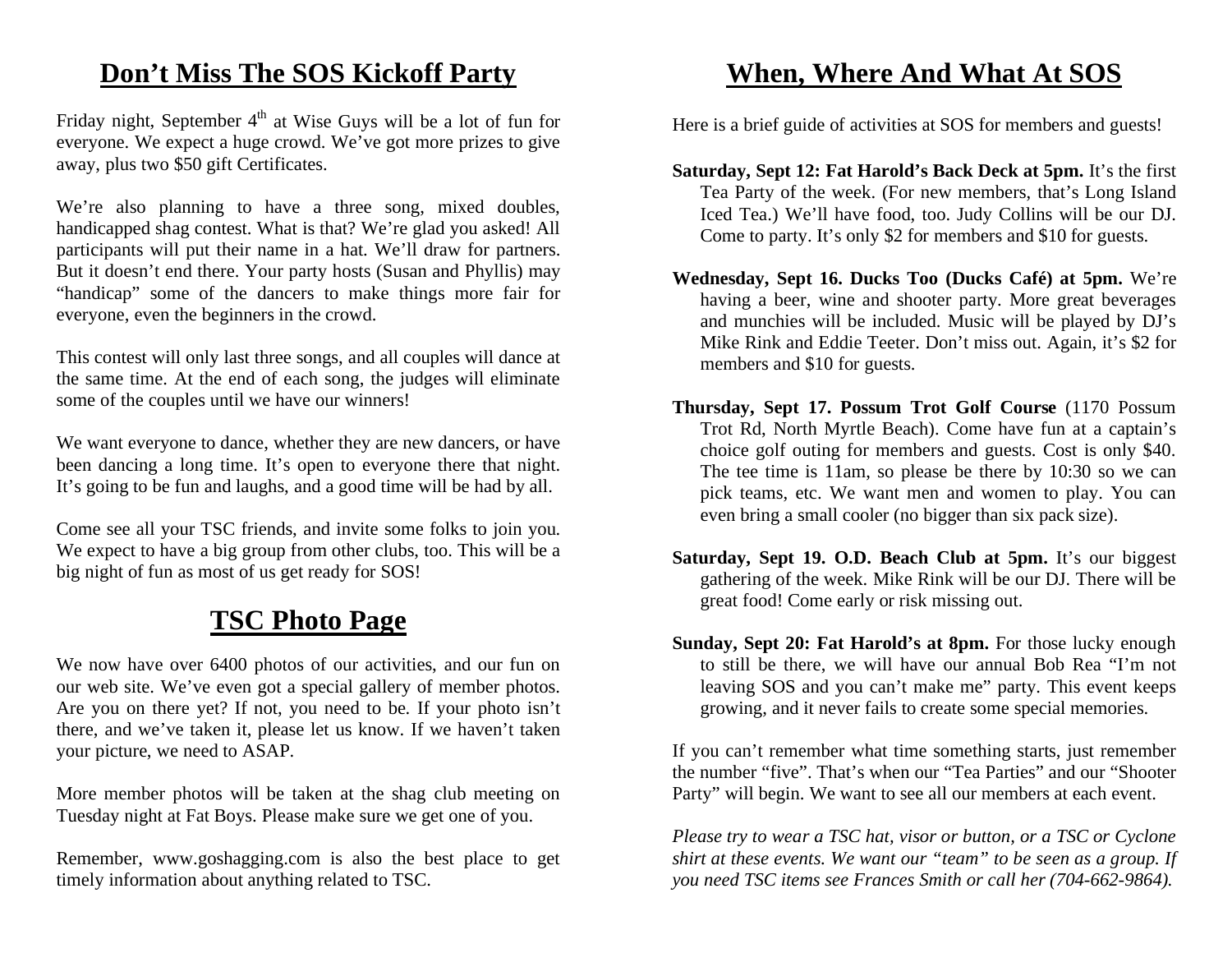## **More Fun Parties!**

By Susan Dahl

For those of you who missed it, this year's Frozen Fantasy Party was the best, with more than 70 party people attending. Thanks to Celia and Mike for the use of their beautiful property on the lake, and to Phyllis and Malcolm and other committee members for all their work to make it a super success. All the entries in the contest were superb! It was hard for us judges to select the winners. I did have to exclude Ray Clark's, which had very little of anything but alcohol. I think he had special machinery to concoct his entry!

The Summer Squall in Raleigh was one of the best parties I have been to. I asked the owners of Loafers if they would have this next year, and they said "Absolutely"! We started with a free pour of Squall Juice which included three liquors, and then they served a wonderful meal. We had breakfast treats at 11:00 before the bus left. For \$10, there isn't a better deal than that (except the Fall Cyclone). Not only that, the music was the best. Mike and Clyde did not play a bad song. The dance floor was full at all times, from 4:30 until midnight. They even had a Twist contest. Kathy Thompson and Sal Prizzi and another member won second place. The only question was, who had more fun… those who road the bus, and came in and couldn't even see straight from too many shooters or and those of us who drove up and stayed until midnight, and still felt good the next morning.

What a trip! There were even plenty of singles to dance with. Thanks to Loafers, the four Raleigh area shag clubs and everyone who made us feel welcome for one of the best parties.

Last, but not least, the Vinyl Party at the Junkyard was, and always is a great event. Some people just prefer to *listen* to the music on records, but some of us like to dance, too. All the good dancers were there, and it was so great to watch them!

What a wonderful three weeks! Next, will be the Pre-SOS party and then SOS. Can't believe how the summer has flown by. Hope to see you all at the upcoming events.

# **Fall Cyclone News**

Tickets to the 2009 Fall Cyclone have been selling well. As we go to press, there will soon be 40 different shag clubs represented by ticket sales. Many thanks go to the other Presidents and Newsletter Editors of our fellow shag clubs who have shared our event flyers within their clubs, in their newsletters, and on their web sites.

The feedback we've received about our 2009 party plans has been great, too. Folks know it's going to be a great deal with all the free food, free meals, and three days of free adult beverages. We have the National Shag Dance Team again this year. We have another great group of instructors (for the free shag workshops). Plus, we've added even more great DJ's to this year's event. WOW!

#### **Work Slots**

Signups for Cyclone work slots will begin at the September meeting. (You can keep these same work slots for our February ACSC Workshop Party.) Folks with high "points" totals for this year will have first opportunity. There will be a drawing for the rest of the order.

#### **Cyclone Chair People**

Finally, we're still looking for a few people to chair committees at the Cyclone. Even if you are a new member, this is something you can do. We have all the info you will need. Contact Mike Rink at mikesmail@mindspring.com or 704-892-1114 if you're interested!

#### **Advertisement**

Our biggest opportunity for advertisement will be at SOS. Your club needs YOU to help. Please help spread information about our yearly party. Every time you go in a lounge, make sure you see our flyers. If not, see if they are covered up. Or, put out some new ones. We have plenty. You can also take flyers to other local shag nights or shag activities. And, you can always tell people to go to our web site for plenty of party details. TSC needs your efforts!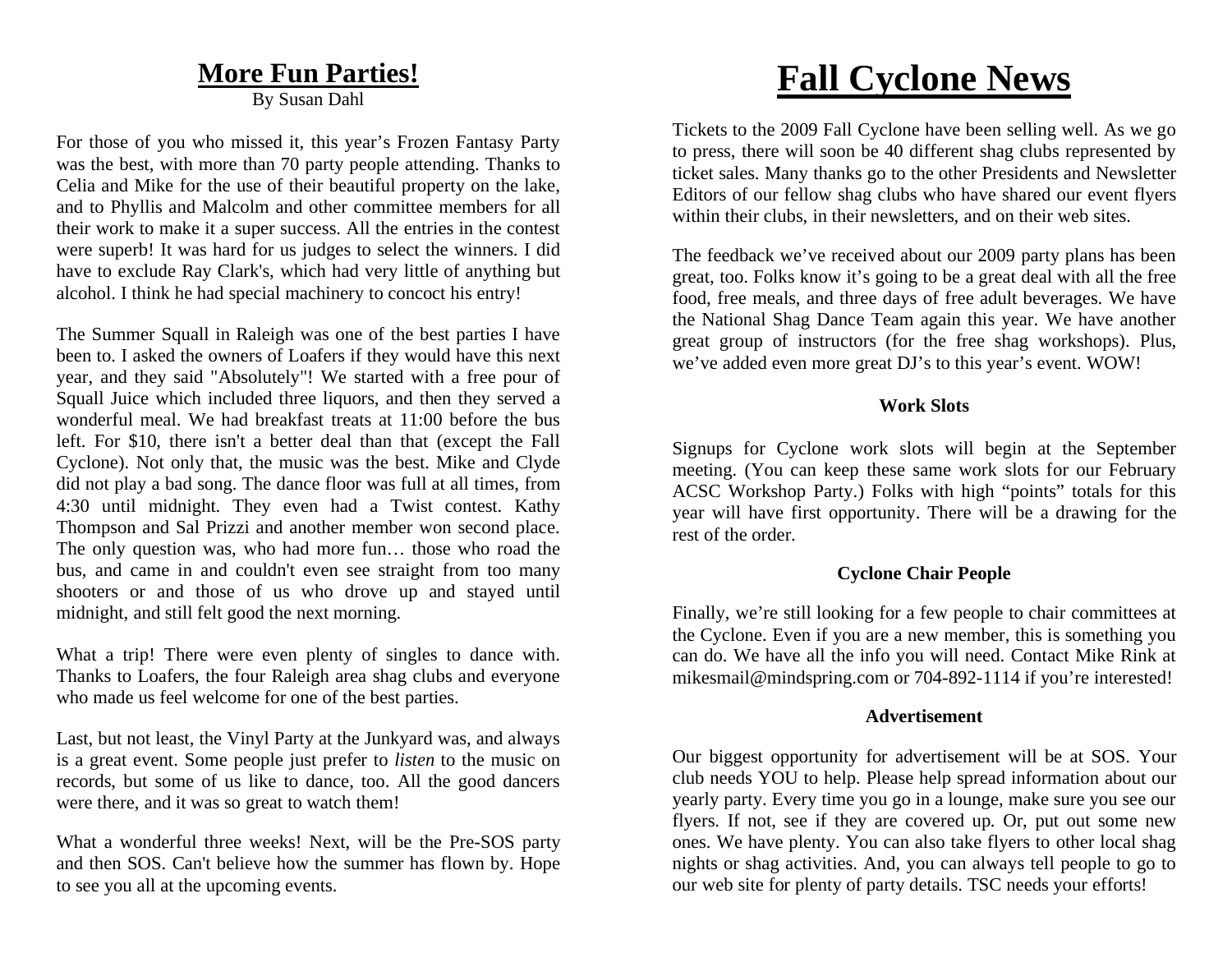**Invite someone you know to the party of the year! Bus Trip to Loafers Beach Club** 

BIGGER, BETTER AND ... ALL INCLUSIVE!

# "THE FUN BUNCH" WOULD LIKE TO INVITE YOU TO THEIR ANNUAL PARTY!

**FALL CYCLONE 19** \* Carolina Beach Music Awards "Event Of The Year" Winner

Hosted By Twister's Shag Club On November 6-8, 2009 At The Old Mooresville Skating Rink (Great Hardwood Floor)

The Fall Cyclone will be non-smoking this year (new NC law). But we will provide an outside area for smokers!

#### DJ's FRI Judy Collins & Butch Metcalf SAT Betty Brown & Joanne Johnson Fast Eddie Thompson & Farrell Watts AND THEN Mike Rink & Clyde Waller Sunday Morning \* The Fantastic Shakers\* Plus OJ's Kyle Beam + Eddie Teeter

**SPECIAL PERFORMANCES BY THE NATIONAL SHAG DANCE CHAMPIONSHIP TEAM** 

 $\star$  THE FALL CYCLONE ALWAYS GIVES YOU MORE FOR YOUR MONEY  $\star$ FREE workshops by Ellen Taylor, Jason + Holly Cagle, Jeff Hargett + Nikki Kontoulas **FREE** munchies, plus late night pastries & coffee **FREE** buffet meal Saturday 5-7pm FREE breakfast cooked on site Sunday morning **FREE** adult beverages *all weekend* 

We also serve a hotdog lunch on Saturday for donations to help needy kids or junior shaggers! Hours: Fri 8pm-1am Sat 10:30am-1am (Workshops at 11am, 12pm, 1pm) Sun 9:30am-2pm

COME HAVE FUN WITH ALL OF YOUR FRIENDS!

å

**COME HAVE FUN WITH ALL OF YOUR FRIENDS!** 

#### E-mail: Cyclone19@GoShagging.com 24 Hour Information Hotline: 704-892-9044 For accurate, updated information about this party, go to www.GoShagging.com (#1) Hampton Inn & Suites \$104 704-660-7700 North, Toward Statesville (#2) Wingate Inn \$87 704-664-4900

| (#3) Holiday Inn Express & Suites                                                                                                                                                                                                                                                                                   | S84        | 704-662-6900 | швя                                                                                              |  |  |  |
|---------------------------------------------------------------------------------------------------------------------------------------------------------------------------------------------------------------------------------------------------------------------------------------------------------------------|------------|--------------|--------------------------------------------------------------------------------------------------|--|--|--|
| (#4) Fairfield Inn (Smoke-Free)                                                                                                                                                                                                                                                                                     | S84        | 704-663-6100 | $\overline{7}$<br>1 Mile<br>$\mathbf{r}$                                                         |  |  |  |
| (#5) Sleep Inn & Suites                                                                                                                                                                                                                                                                                             | S74        | 704-799-7070 | <b>Hwy 150</b>                                                                                   |  |  |  |
| (#6) Ramada Limited                                                                                                                                                                                                                                                                                                 | <b>S69</b> | 704-664-6556 | 436                                                                                              |  |  |  |
| $(\#7)$ Super 8                                                                                                                                                                                                                                                                                                     | \$69       | 704-662-6188 |                                                                                                  |  |  |  |
| (#8) Days Inn                                                                                                                                                                                                                                                                                                       | S64        | 704-664-6100 | $\mathcal{L}_{ab}$<br>This map is not to scale!                                                  |  |  |  |
| <b>NOTE 1:</b> To get in our room block (with these discounts and<br>a shuttle pass) you must contact the hotels using these numbers<br>and mention <i>The Shag Party</i> when making your reservation.<br><b>NOTE 2:</b> Any reservation cancelled less than 14 DAYS in advance will result in a one-night charge! |            |              | All motels are about equal<br>distance from the party.<br>South, Toward Charlotte                |  |  |  |
| <b>NOTE 3:</b> The hotels will fill up on different dates. For regularly updated facts about room (or ticket)<br>availability, motel photos, and for many other party details, visit: www.GoShagging.com                                                                                                            |            |              |                                                                                                  |  |  |  |
|                                                                                                                                                                                                                                                                                                                     |            |              | Don't drink & drive! Shuttle buses make non-stop trips to and from the rink Friday and Saturday. |  |  |  |
| <b>PLEASE PRINT</b>                                                                                                                                                                                                                                                                                                 |            |              | (\$70 Each If Postmarked By 10/10/09. Then \$75.) HURRY Only 900 Tickets Sold                    |  |  |  |

|  |  | Name(s):                                                                                                            |
|--|--|---------------------------------------------------------------------------------------------------------------------|
|  |  |                                                                                                                     |
|  |  | Primary                                                                                                             |
|  |  |                                                                                                                     |
|  |  |                                                                                                                     |
|  |  | PLEASE list all this information on the back, or on any other piece of paper for anyone who does not live with you! |
|  |  | iclude a self-addressed stamped envelope or \$1. TSC, PO Box 2310, Cornelius NC 28031                               |

**SO MUCH FUN IT WILL** .. BLOW YOU AWAY

By Roger Trexler

What a great trip! We knew it was going to be wild when, as soon as everyone was seated and we pulled out on I-77, the driver asked if anybody knew how to get to Loafers. Of course nobody did. But that didn't stop us. Kathy had prepared so many sandwiches and other goodies we knew we could last for days if we got lost. Of course we had plenty to drink, too.

Well guess what? We did get lost. But we made it there with the help of a few good Twister's members and a phone with GPS.

When we signed in at Loafers, each person was given a necklace and stickers. When you danced with a new partner, you exchanged stickers. The person that had the most stickers at the end of the night won a prize. It was a good way to get more people dancing!

Loafers is a great club; large dance floor, large bar with real good drinks and no long waits, and large screen showing dancing at the beach. They also had some of the best people you will meet anywhere. They had free pours for us as soon as we got in the doors. Then, they let the TSC members start the line for dinner. Great food and plenty of it!

The DJ booth is right beside the dance floor so you could talk to them and request a song. They even let a certain guest sing from the booth. It was great.

Everyone was having a great time. At 10:30 they put out a lot of food and coffee to get us ready for the ride home. I was worried we would get lost going back. Guess what? We did! Walter had to tell the driver how to get us from the middle of uptown going the wrong way back out to 440 and on the right track.

It was a great trip. We had loads of fun. I hope that we have another one! Everybody had a great time. Check out the pictures on our website to see for yourself. And don't miss the next trip!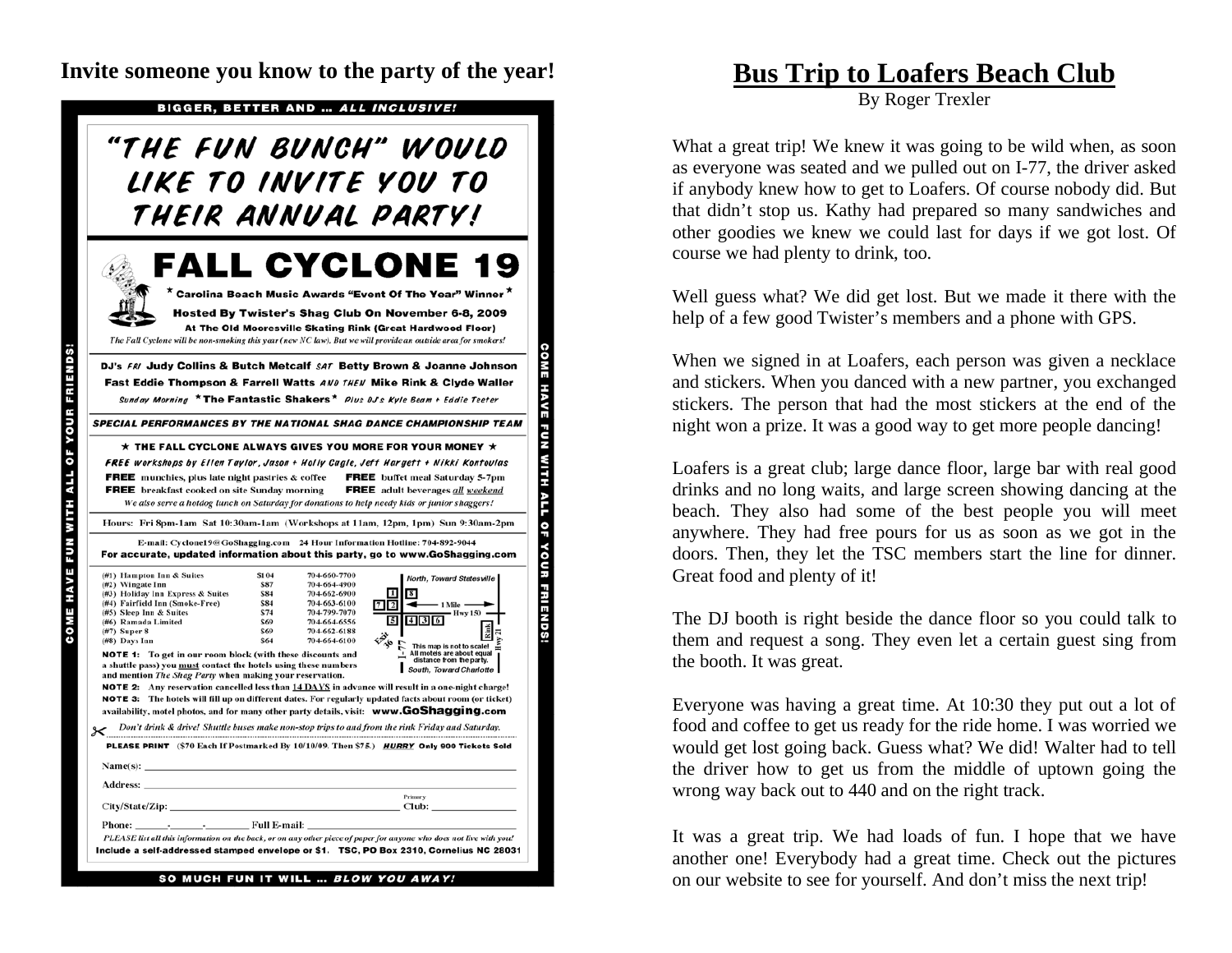# **Summer Squall Bus Trip**

By Phyllis Brown

Thanks to Kathy, we survived the bus trip to Raleigh (and back home, too). She took really good care of us and Roger took really good care of her. It was a great time.

Roger's chicken salad was delicious along with all the other goodies. We had all kinds of really interesting shooters.

Allen couldn't join us in any of the alcohol refreshments, but he tolerated us very well. He said, "just wait until next time".

Thanks Kathy and Roger!

Everyone at Loafers made us feel so welcome. Thanks for the great barbeque with all the fixings and the dessert table before we boarded the bus home.

I hope to see some of those wonderful folks at the Fall Cyclone.

# **Bus Trip To The Summer Squall**

By Khris Sloop

Folks, you missed a heck of a party if you didn't go on the bus trip! It was a haul, but we made it there safely with the help of some adult beverages. Some were buzzing pretty well before we got to the party.

Loafers was a great place. I wish we had a place like that around here. Nice big dance floor, videos from the 1994 SOS showing, BBQ with all the fixin's and a nicely stocked bar.

The nice folks at Loafers even allowed the Twister's Shag Club crew to eat first. How sweet was that?

Make sure you sign up *early* next year or you'll miss out, for sure.

# **Update from the Photo Committee**

By Brian Holt

As always, I would like to thank everyone for the outstanding effort so far this year to make sure we have had pictures from every TSC event. If you have not had a chance to check out the photo page lately, simply go to www.goshagging.com and click on photos. There is a gallery for every event and we now have over 6400 photos. Also, if you like a particular photo, our photo page has the option to order prints inexpensively from 4"x6" up to poster size. They are high quality prints that are perfect for adding to scrapbooks or framing so you can reflect on you great Twister's memories all the time. Anyone can submit photos. You don't need to be on the photo committee to have your photos displayed on our photo page for sharing. If you signed up for the photo committee, please remember you agreed to submit photos for at least two events per year. With SOS coming soon, there should be a lot of opportunities (Tea Parties, Dancing, on the Beach, etc.) to fulfill your commitment.

If you would like to submit photos, simply burn your photos to a CD and write the event, date and your name on it with a Sharpie marker, or turn in your memory card with your name on it so we can return it to you. Bring the CD to me or to Mike Rink.

This year we have also created a member gallery. We are taking individual photos at select events to create a directory of all of our members. So far, we have almost half of the club displayed on the website. If your picture is not out there, look for details for our next photo session at an event coming soon. We would like to have the entire club represented. This is a great way to remember the name of that really fun person you met at the last event in case you had all those refreshments and couldn't remember their name the next day! It is also a great way for new members to get to know other members as well.

Keep taking the great pictures to capture all our best "Twister's moments" and remember smile for the camera!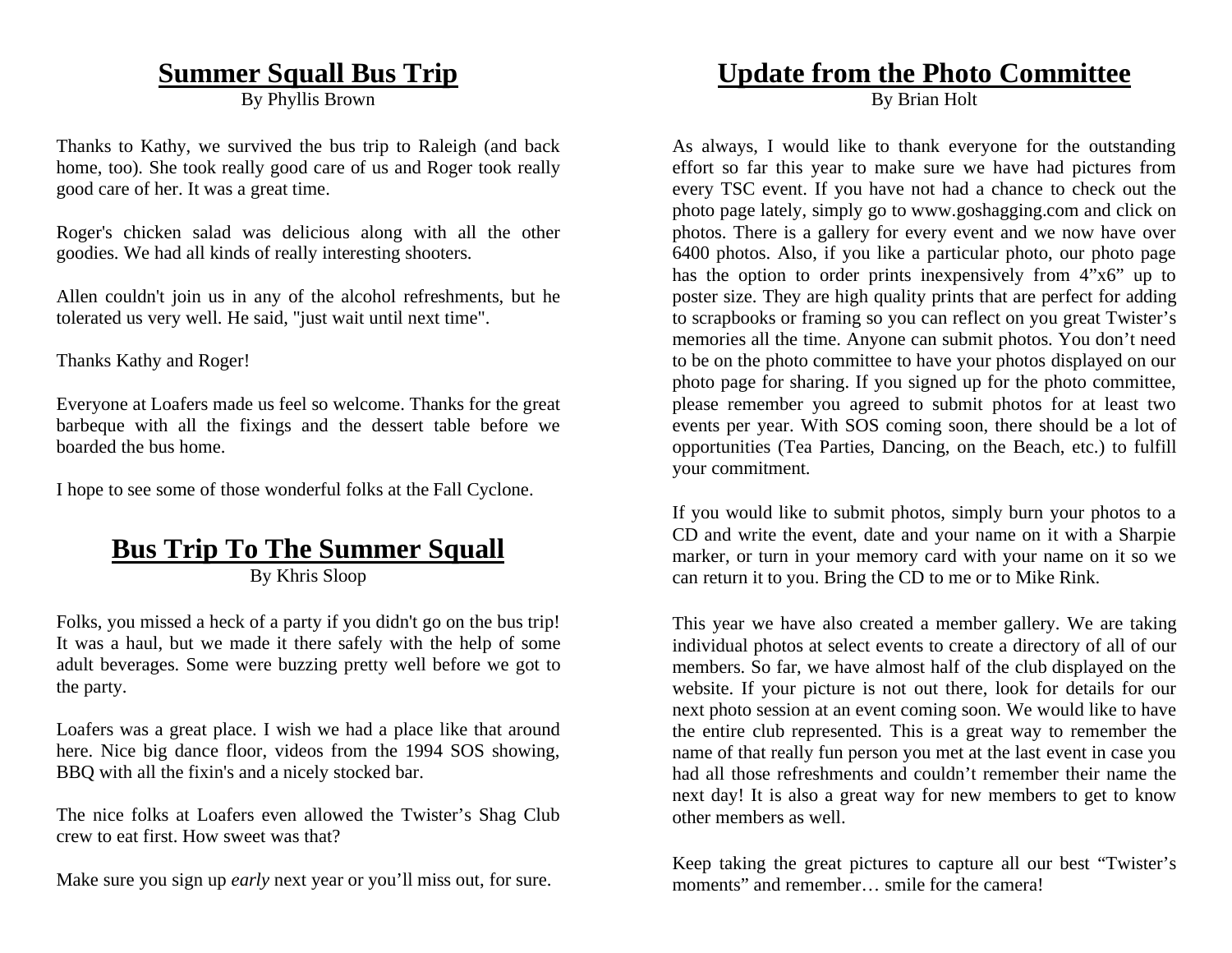# **Club Meeting And Membership News**

Our monthly meeting will be held on Tuesday, Sept  $1<sup>st</sup>$  at Fat Boys Restaurant (I-77, exit 36) in Mooresville. Come early to socialize and eat. The business meeting begins at 8:00pm.

Dale Abernathy, Vickie Abernathy, Debbie Ford, Joe Frye, Charles Orange, Vickie Orange, Melissa Pethel, Kathy Strantz and Joyce Stroud have submitted applications to join The Fun Bunch. Come out and meet them at the meeting.

The treasure chest may be waiting for you if your name is called!

# **New Member Profiles**

From Tommy And Wilma Laws

We are happy to welcome Mark and Pat Wagner from Statesville, NC to Twister's Shag Club.

Mark's hobbies include golf, and golf, and another game of golf!

He is owner of Tri-State Distributors in Statesville and sells a full line of various farm equipment.

Pat enjoys traveling, reading and cooking, (Pat is a Vacation Specialist with Mann Travels in Statesville).

They have four children, and four dogs. (That's three too many of each, Pat says jokingly.) They are expecting a grandbaby on Valentine's Day which also happens to be Mark's birthday.

Pat and Mark are still newlyweds of only two years! They enjoy partying, and dancing, and are social people.

They have been taking Beginner I Lessons from Chuck and Sandra and have found everyone in the club to be very friendly.

Welcome to the Fun Bunch Mark and Pat! We're glad to have you!

## **Winston-Salem Oldies Party**

By Teresa Sloop

This was our second go round at the Winston Oldie Party and they held up to our expectations. The shooters were shooting and someone was "out" on the table very early.

I didn't dance on a chair this year. But I did enjoy the music and was able to drink moderately enough to remember the routine put on by the Burlington Shag Club.

There was no breakage of glass this year by my hubby, either. So all in all things moved up the scale somewhat.

We were one of the last to leave and at one point I think they considered recruiting us for clean up. If we had stayed any longer I think they might have.

I am looking forward to this party next year, too.

# **The Best Adrenaline Rush Ever!**

By Jennifer Finney

I have always said someday I wanted to skydive. With the sudden passing of one of my co-workers that was only 26, and a friend who was recently diagnosed with stage four liver cancer at 41, I decided I wanted to live life to the fullest, now!

One of my friends and almost her whole family went with me. John chickened out because he is afraid of heights. I had a couple bad dreams about it the two nights before we jumped and of course I was very nervous but excited.

We went on a Sunday morning to Skydive Carolina in Chester, SC. It was a cloudy day. But thankfully the clouds broke just in time for the jump. Of course we had to sign our life away with lots of paperwork, first. Then they showed us a video with a lawyer stating that if anything happened and we sued, we would not win.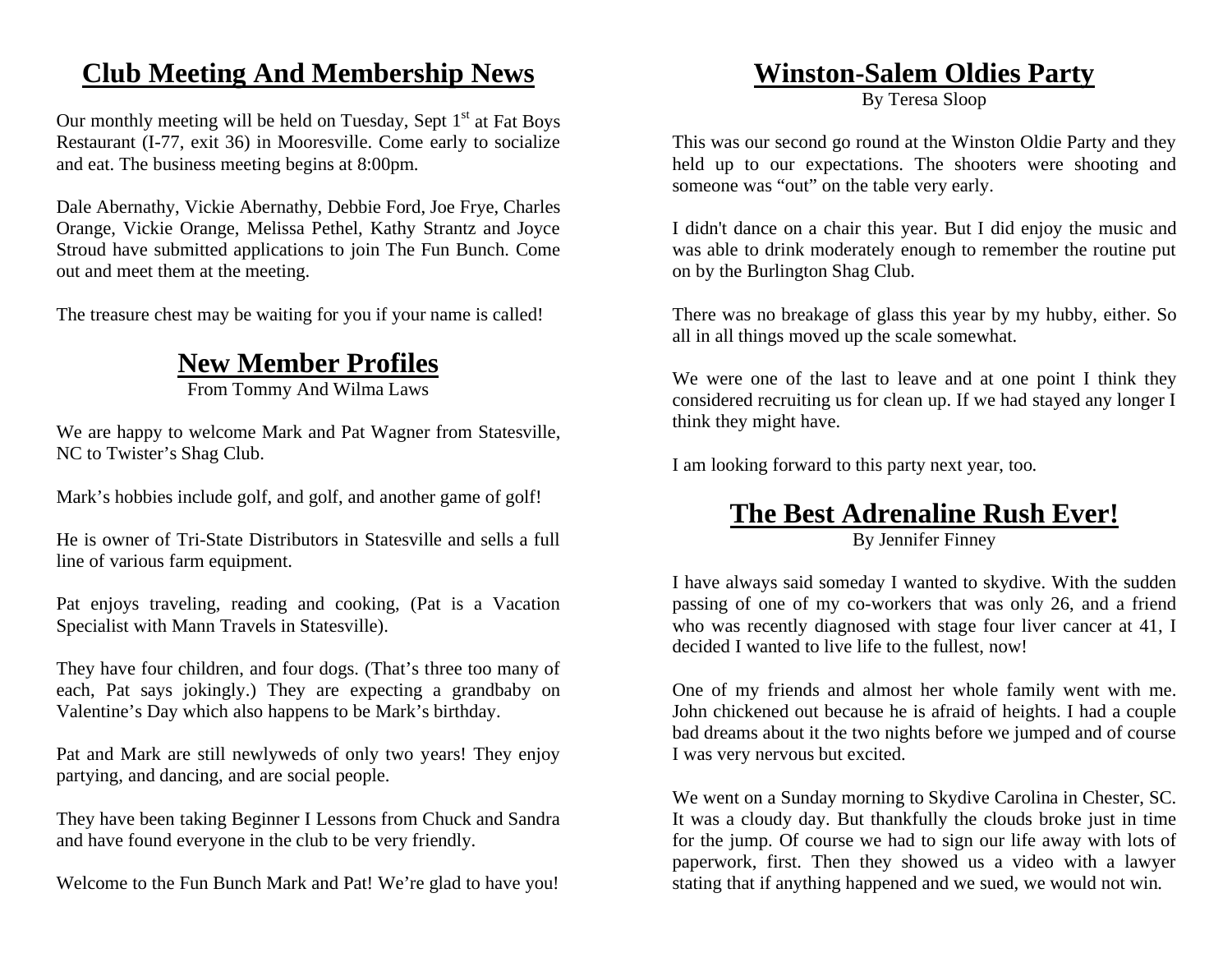Of course that was so reassuring! Then an instructor went over things for about fifteen minutes. After that, we had to wait for at least an hour to suit up because there were others going before us. Waiting was the worst part!

We finally suited up and headed for the plane. My heart was pounding. There were about fifteen people packed into the plane. It took about fifteen minutes to get up to altitude and then we started getting ready. I put my hat and goggles on and my instructor hooked us together at the hips and shoulders. At 14,000 feet in the air the door to the airplane opened and my heart was pounding! My friend jumped first. Then my instructor said, "OK, lets slide towards the door".

It was like slow motion. I crossed my hands on my chest and arched up like a banana with my knees bent. And one, and two and jump! We were out and going at 120 mph headed straight for the ground. My face felt like it was gonna come off! I just knew my goggles and cap were gonna fly off.

After a couple of seconds I relaxed (as much as possible) and started making faces at the videographer who was in front of us. He actually grabbed my hand during the 45 second freefall and spins me and my instructor around in a circle!

Wow… I couldn't wait for the chute to open. Finally, it did and we were sucked back up in the air several feet. The five-minute descent was my favorite part of it all. It was so peaceful and serene sailing through the air and observing everything below. He let me grab the two cords of the chute and steer. I pulled down really hard with my left arm and we dove really quickly downward. What a rush. That was like riding a roller coaster. At the end I lifted my legs straight out in front of me and bent my knees into my stomach and we both slowly slid in on our behinds to the ground. I've sat down in chairs harder than I landed on the ground.

I am an adrenaline junkie! This topped anything I have ever done by far! If you've ever thought of doing it and haven't yet... what are you waiting for? Just do it!

# **What's Happening In The Shag World!**

### **GoShagging.com Has More Items And Details!**

**Sept 1: Twister's Shag Club meeting at Fat Boys.** 

#### **Sept 4: Fall SOS Kickoff Party hosted by Twister's Shag Club**

#### **Sept 11-20: Fall SOS at North Myrtle Beach.**

Oct 10: Chicken Pickin' hosted by The Gaston Shaggers. \$15. DJs Eddie Anderson and Eddie Teeter. Call 704-829-1020.

Oct 16-18: Charleston Geechee Blast. \$60. DJs Dick Hamrick, Gary Gibson, Jason Cagle, Betty Brown, Walter Upchurch. 843- 572-9994 or elupchurch@comcast.net or charlestonshagclub.com

Oct 23, 24: Fall Bash hosted by Mountain Empire Shag Society. DJ's Larry Calhoun and Ed Timberlake. 423-753-5909 for info.

#### **Nov 6-8: The Fall Cyclone Party hosted by Twister's Shag Club. See www.goshagging.com for more information.**

Nov 13, 14: Boogie Blast hosted by Bluefield Area Shag Society. \$55 or \$30 for Friday, \$35 for Saturday. DJs Bobby Snyder and Kevin Twohig. 276-322-4818 or shaggin@bluefieldshag.com for info. Web Address www.bluefieldshag.com.

Nov 20, 21: Invitational hosted by Columbia Shag Club. \$50-\$60. DJs Butch Davidson, Larry Edwards and Butch Metcalf. 803-755- 0569 or mariegammy@yahoo.com for more information.

#### **Dec 31. New Year's Eve Party hosted by Twister's Shag Club. More details will be announced, soon.**

**Jan 14-17: Mid-Winter SOS at North Myrtle Beach.** 

**Feb 26-28: ACSC Winter Workshop and Fall Cyclone Too hosted by Twister's Shag Club. More details to be announced.**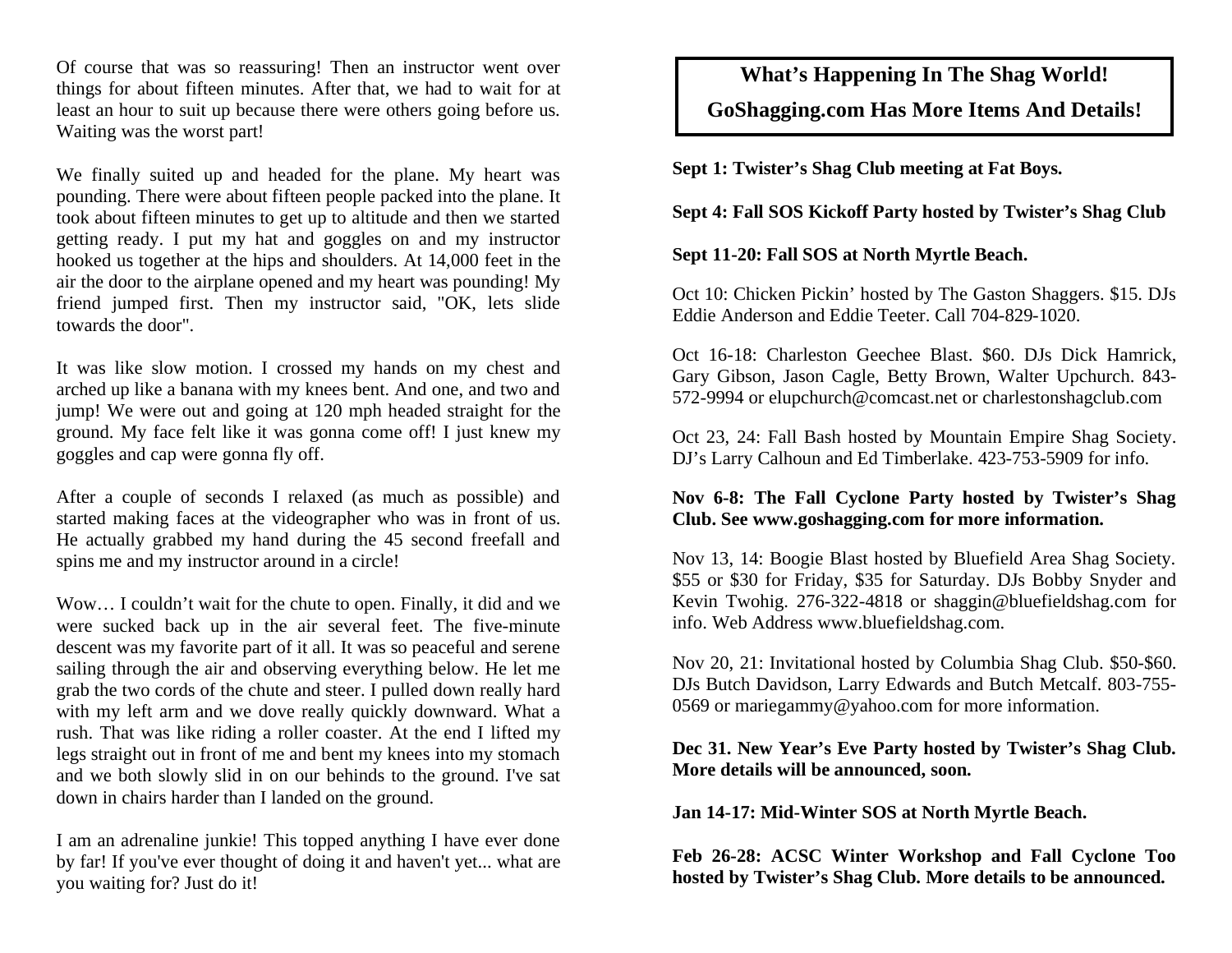SOS DJ Schedule Courtesy Of Twister's Shag Club And The Fall Cyclone Party. Visit: www.GoShagging.com

|             | O.D. Beach              | O.D. Café                 | Harolds                   | Harolds         | e.<br>O          | Pirate's          | Ducks                                | Ducks Café                    | <b>Blvd Grill</b>             |
|-------------|-------------------------|---------------------------|---------------------------|-----------------|------------------|-------------------|--------------------------------------|-------------------------------|-------------------------------|
|             | Ê<br>ō                  | Smoke-Free                |                           | (Back)          | Arcade           | Čove              |                                      |                               |                               |
| Fri 12-5    |                         | ×                         | Viiton<br>White           | ×               | McPhail<br>Terry | ×                 | Gary Stellpflug<br>Bill Harper       | ×                             | I. Cottingham<br>Ken McGee    |
| $Fr15-9$    | Butch<br>Metcalf        | Sessoms<br>David          | Bufkin<br><b>VIIIIIII</b> | ×               | Fanning<br>$\Xi$ | ×                 | Griffin<br>Jessie                    | Metcalf<br>Butch              | Tootie<br>Brown               |
| Fri 9-C     | Betty<br>Brown          | Farrell                   | Gene                      | Joey            | Murl             | Fast Eddie        | John                                 | Steve                         | J. Campbell &                 |
|             |                         | Watts                     | Sistare                   | Warrer          | Augustine        | Thompson          | S <sub>mid</sub>                     | Baker                         | Kitty Earles                  |
| Sat 12-5    | $\times$                | ×                         | Nelms<br>Jay              | <b>G</b><br>Bob | McPhail<br>Terry | Poor Souls<br>The | Larry Edwards<br>Віll Нагрег         | Teeter<br>Eddie               | Butch Metcalf<br>E. Ellington |
|             | Fast Eddie              | Roy                       | Lanny                     | Judy            | Brett            | Terry             | hill<br>日                            | Steve                         | <b>Betty</b>                  |
| Sat 5-9     | Thompson                | $_{\rm T}^{\rm middress}$ | Elmore                    | $_{\rm{500}}$   | Bishop           | Hopper            | Waldrep                              | Baker                         | Brown                         |
| Sat 9-C     | Mike<br>Rink            | Wilkie                    | Jimmy                     | Joey            | Tommy            | Walt              | $J$ . Smith $\&$                     | Butch                         | Clyde                         |
|             |                         | Whaley                    | Bufkin                    | Warren          | Samole           | Upchurch          | E. Timberlake                        | Metcalf                       | Valler                        |
| Sun 12-5    | $\overline{\mathsf{x}}$ | ×                         | Gary<br>Bass              | Tiny's<br>Pick  | Norfleet<br>5    | ×                 | Craig Jennings<br><b>Bill Harper</b> | Eddie Anderson<br>Bill Harper | Rose & McGee<br>Butch Metcalf |
|             | Betty                   | David                     | Milton                    | David           | Mike             | X                 | Larry                                | Butch                         | Fast Eddie                    |
| $Sum 5-9$   | Brown                   | Sessoms                   | White                     | Harris          | Harding          |                   | Edwards                              | Metcalf                       | Thompson                      |
| $Sum 9-C$   | Wilkie<br>Whaley        | Roy                       | Gene                      | Jay             | Larry            | Jack              | 덥                                    | Craig                         | Ervin                         |
|             | ा<br>बोल                | Childress                 | Sistare                   | Nelms           | Calhoun          | Moore             | Timberlake                           | Jennungs                      | Ellington                     |
| Mon 12-5    | $\times$                | ×                         | Jerry                     | Mike            | Buck             | Terry             | Craig Jennings                       | Tootie Brown                  | Nolan Helms                   |
|             |                         |                           | Munson                    | Little          | Compton          | Hopper            | Віll Нагрег                          | Eddie Anderson                | Norman Mills                  |
| Mon $5-9$   | Farrell<br>Watts        | ×                         | Lanny                     | ohnmy)          | Mike             | Dick              | Eddie                                | Larry                         | Jim                           |
|             |                         |                           | Elmore                    | $\mathbf{a}$    | Harding          | Hamrick           | Teeter                               | Edwards                       | Rose                          |
| $Mon 9-C$   | Fast Eddie<br>Thompson  | ×                         | Jay                       | Bob             | Mike             | Clyde             | Billy                                | Butch                         | John                          |
|             |                         |                           | Nelms                     | Graves          | Swords           | Waller            | Waldrep                              | Metcalf                       | Cottingham                    |
|             |                         | ×                         | Milton                    | Lanny           | Tommy            | ×                 | Dana Grub                            | $\Xi$                         | Fast Eddie T                  |
| Tues $12-5$ | Clyde<br>Waller         |                           | White                     | Elmore          | Samole           |                   | Billy Waldrep                        | Harper                        | Ken McGee                     |
| Tues 5-9    | Norman                  | ×                         | Jack                      | Jay             | McPhail &        | Fast Eddie        | Larry                                | Butch                         | Tommy $D.$ &                  |
|             | Mills                   |                           | Moore                     | Nelms           | Augustine        | Thompson          | Edwards                              | Metcalf                       | N. Batchellor                 |
| Tues 9-C    | Multi-Man               | ×                         | Gary                      | Mike            | J Collins        | John              | Paul                                 | Craig                         | Norman                        |
|             | DJ Jam!                 |                           | Bass                      | Little          | T McPhail        | Wilsor            | Craver                               | Jennings                      | Мills                         |

|                     | Beach<br>$\overline{10.01}$ | O.D. Café               | Harolds | Harolds          | $\frac{1}{2}$ | Pirate's    | Ducks              | Ducks Café          | <b>Blvd Grill</b>    |
|---------------------|-----------------------------|-------------------------|---------|------------------|---------------|-------------|--------------------|---------------------|----------------------|
|                     | 힄<br>$\bar{c}$              | Smoke-Free              |         | (Back)           | Arcade        | Cove        |                    |                     |                      |
| <b>Wed 12-5</b>     |                             | ×                       | Gary    | Gene             | Butch         | DC Hand     | Eddie Teeter       | Eddie               | <b>Butch Mattox</b>  |
|                     | Farrell<br>Watts            |                         | Bass    | Sistare          | Metcalf       | Dance       | <b>Bill Harper</b> | Anderson            | Ken McGee            |
|                     | Jack<br>Moore               | Frank                   | David   | Danny            |               | Terry       | Jessie             | Mike Rink &         | Betty                |
| Wed 5-9             |                             | Price                   | Harris  | Kinrey           | Kyle<br>Beam  | Hopper      | Griffin            | Eddie Teeter        | Brown                |
|                     | Fast Eddie                  | $\mathop{\mathrm{Roy}}$ | Milton  | Lanny            | Steve         | Dick        | $J.$ Smith $\&$    | Butch               | Clyde                |
| Wed 9-C             | Thompson                    | <b>Childress</b>        | White   | Elmore           | Coley         | Hamrick     | E. Timberlake      | Metcalf             | Waller               |
| <b>Thur 12-5</b>    | Terry<br>Hopper             | ×                       | Gary    | Roy              | <b>Butch</b>  | John        | Mike               | Norman Mills        | Betty Brown          |
|                     |                             |                         | Bass    | <b>Childress</b> | Metcalf       | Wilson      | Brantley           | <b>Eddie Teeter</b> | Tootie Brown         |
| Thur <sub>5-9</sub> | Gerry<br>Holland            | Rodney                  | Jay     | Jimmy            | Murl          | Betty       | Larry              | Steve               | Butch                |
|                     |                             | Still                   | Nelms   | Bufkin           | Augustine     | Brown       | Edwards            | Baker               | Metcalf              |
| Thur 9-C            |                             | Gene                    | Lanny   | Pat              | Larry         | D. Hanrick  | $J.$ Smith $\&$    | <b>Butch</b>        | Fast Eddie           |
|                     | Mike<br>Rink                | Sistare                 | Elmore  | Patterson        | Calhoun       | W. Upchurch | E. Timberlake      | Metcalf             | Thompson             |
| Fri 12-5            | Gerry                       | ×                       | Gary    | Pat              | Mike          | Misc. DJ's  | Craig Jennings     | Stone / Teeter      | <b>Butch Metcalf</b> |
|                     | Holland                     |                         | Bass    | Patterson        | Swords        | Play Vinyl  | Jessie Griffin     | Walt Knabb          | Tootie Brown         |
| Fri <sub>5-9</sub>  | Fast Eddie<br>Thompson      | Farrell                 | Jay     | Lanny            | Larry         | Dick        | Billy              | Eddie Anderson      | Betty                |
|                     |                             | Watts                   | Nelms   | Elmore           | $C$ alhour    | Hamrck      | Waldrep            | & Eddie Teeter      | Brown                |
|                     | Betty                       | Wilkie                  | Gene    | Roger            | Murl          | Walter      | $J.$ Smith $\&$    | Butch               | Butch                |
| Fri 9-C             | Brown                       | Whaley                  | Sistare | Holcomb          | Augustine     | Upchurch    | E. Timberlake      | Metcalf             | Mattox               |
| Sat 12-5            | Betty                       | ×                       | Jack    | Joey             | Rodney        | John        | Larry Edwards      | Campbell / Earles   | <b>Butch Metcalf</b> |
|                     | <b>Brown</b>                |                         | Moore   | Warren           | Still         | Wilson      | Jessie Griffin     | Eddie Anderson      | & Steve Baker        |
| Sat 5-9             |                             | Roy                     | limmy   | Bob              | Tommy         | Walter      | Billy              | Craig               | Tootie               |
|                     |                             | Childress               | Bufkin  | Graves           | Samole        | Jpehureh    | Waldrep            | Jennings            | Brown                |
| Sat 9-C             | Mike<br>Rink<br>Wilkie      | Gene                    | Roger   | Ray              | Mike          | Betty       | J. Smith $\&$      | Butch Metcalf       | Ervin                |
|                     | Whaley                      | Sistare                 | Holcomb | Scott            | Swords        | Brown       | E. Timberlake      | & Steve Baker       | Ellington            |
|                     |                             |                         |         |                  |               |             |                    |                     |                      |

Important Note:

Time slots shown on this schedule are used at most clubs with the following exceptions:<br>The O.D. Café (smoke free) schedules DJ's from 6-10pm and 10-Close.<br>The Pirate's Cove swaps DJ's at 10pm, not 9pm.<br>The Bkd Grill sche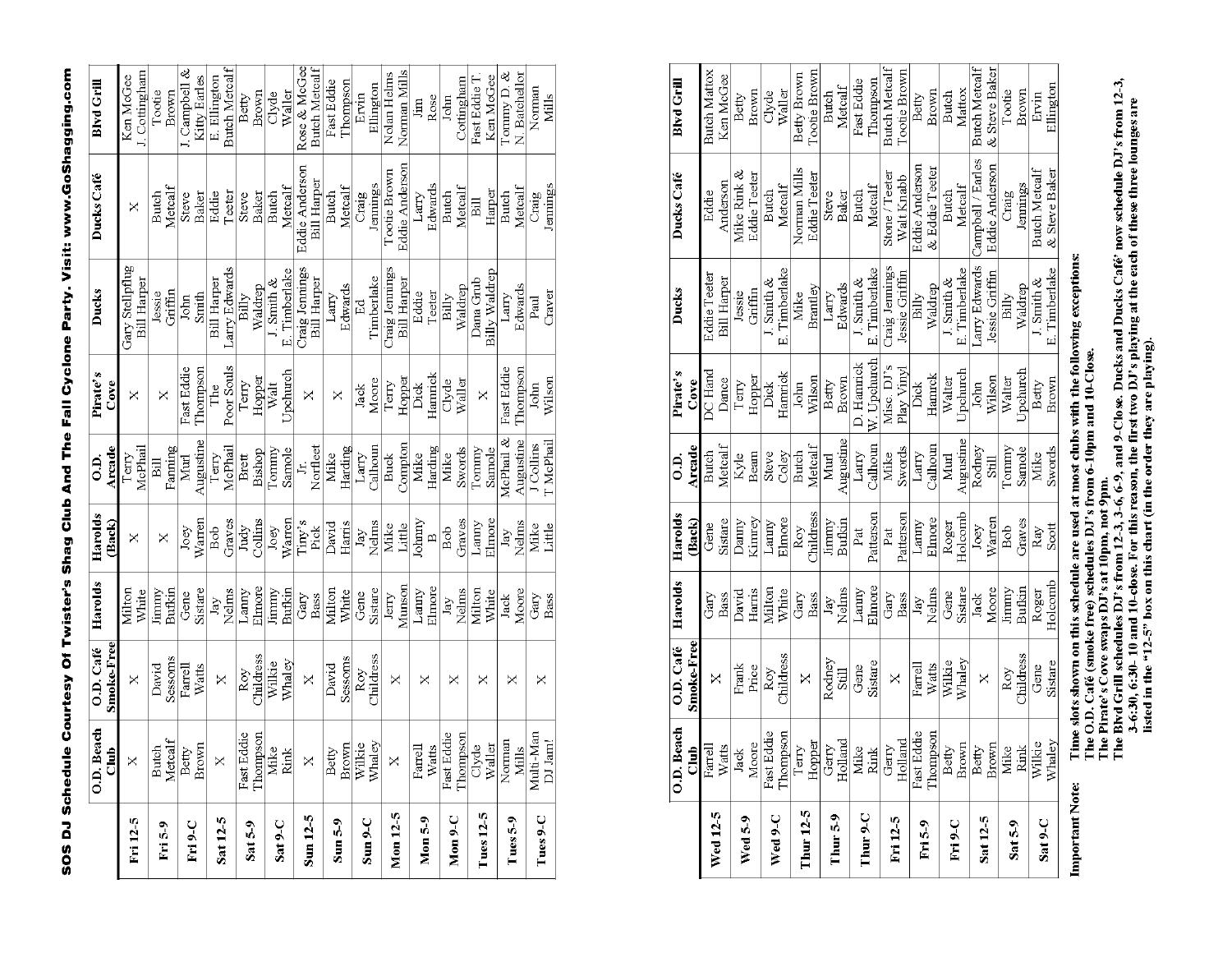# **Upcoming Member Birthdays**

 $10/10$ 

| <b>Susan Godfrey</b>     | 09/02 | Alan Keir            | 09/27 |
|--------------------------|-------|----------------------|-------|
| <b>Brian Holt</b>        | 09/06 | Diane Brandon        | 09/28 |
| John Finney              | 09/08 | <b>Betsy Weiss</b>   | 09/29 |
| Rhonda Hill              | 09/08 | Dennis Pethel        | 10/03 |
| Leigh Ann Holt           | 09/08 | Dave Ozga            | 10/04 |
| Edie Kello               | 09/09 | Clay Smith           | 10/04 |
| <b>Mark Faulkenberry</b> | 09/10 | Robert Wagner        | 10/04 |
| Dean Hajnos              | 09/14 | Jo Murphy            | 10/09 |
| Mike Rink                | 09/16 | <b>Sharon Carter</b> | 10/10 |
| <b>Vickie Abernathy</b>  | 09/17 | Joe Frye             | 10/10 |
| Ann Horton               | 09/17 | May Johnson          | 10/18 |
| <b>Randy Godfrey</b>     | 09/19 | Kathy Kerr           | 10/25 |
| <b>Bill Randall</b>      | 09/20 | Rhonda Alexander     | 10/27 |
| Kathy Thompson           | 09/24 | Jim Leonard          | 10/30 |
| <b>Thomas Brown</b>      | 09/26 | <b>Kathy Strantz</b> | 10/31 |

**Happy Birthday Kathy! Let the fun begin. Love, Roger** 

**Happy Birthday Ann! Thanks for being my shagalicious dance partner. Let's learn some new steps together and keep each other going and dancing. Keep on dancing around the clock with me. Al my love, Jim** 

**Happy Birthday John! You've achieved a lot this year. I'm proud of you and I love you very much! Jennifer** 

Do you know someone with a birthday next month? When is your anniversary? Do you need to recognize someone special? Send in your announcements for the next issue of the newsletter *now!* 

# **The 9th Annual Vinyl Party**

By David Kelly

The 9th Annual Vinyl party was held Saturday August 15th at the world famous "Junkyard". It was great! For those who do not know where the "Junkyard" is, it's off highway 49 in Harrisburg. It is also known as K&C Salvage. The weather could not have been better. I am sure some folks thought it was too hot. But mid-August… what do you expect? You dress for it and as a friend once told me, deal with it!

A big top tent was setup with a dance floor and a DJ booth. Folks had chairs sitting around the dance floor and surrounding area. There was also a nice floor setup inside where the Piedmont Shag Association holds their meeting. Of course it was air conditioned so anytime you felt the need to cool of, you could walk inside. The dance floor and overall look of the dance area is worth seeing. If you have never been, you really need to go at least one time.

There are some things that are special and unique about the Vinyl Party. Where else can you get a cold can of beer from a vending machine? Where else can you ride a tram that consisted of a four wheel ATV pulling a trailer and a tied down bench seat? Where else will you find a lot of folks who just love the sound of vinyl?

I had a great time sitting under the tent listening to some great music. A lot of it I had never heard before. But I liked it! There were at least 14 different DJ's playing their hand-picked vinyl records. You could see the love that these DJ's had for the music as they were spinning their tunes. That is what makes the vinyl party so special; the DJ's and their love of the music and dance.

There was also great food available! There is something about eating a hamburger or hotdog outdoors that makes it taste better!

I want to give a special thanks to Ken McGee, owner of K&C Salvage for opening up his place for the Vinyl Party and Clyde Waller for all his hard work in putting the event together. And thanks as well to all the sponsors who supported the party (including TSC). Of course a special thanks go out to all the DJ's for sharing some of their tunes with us.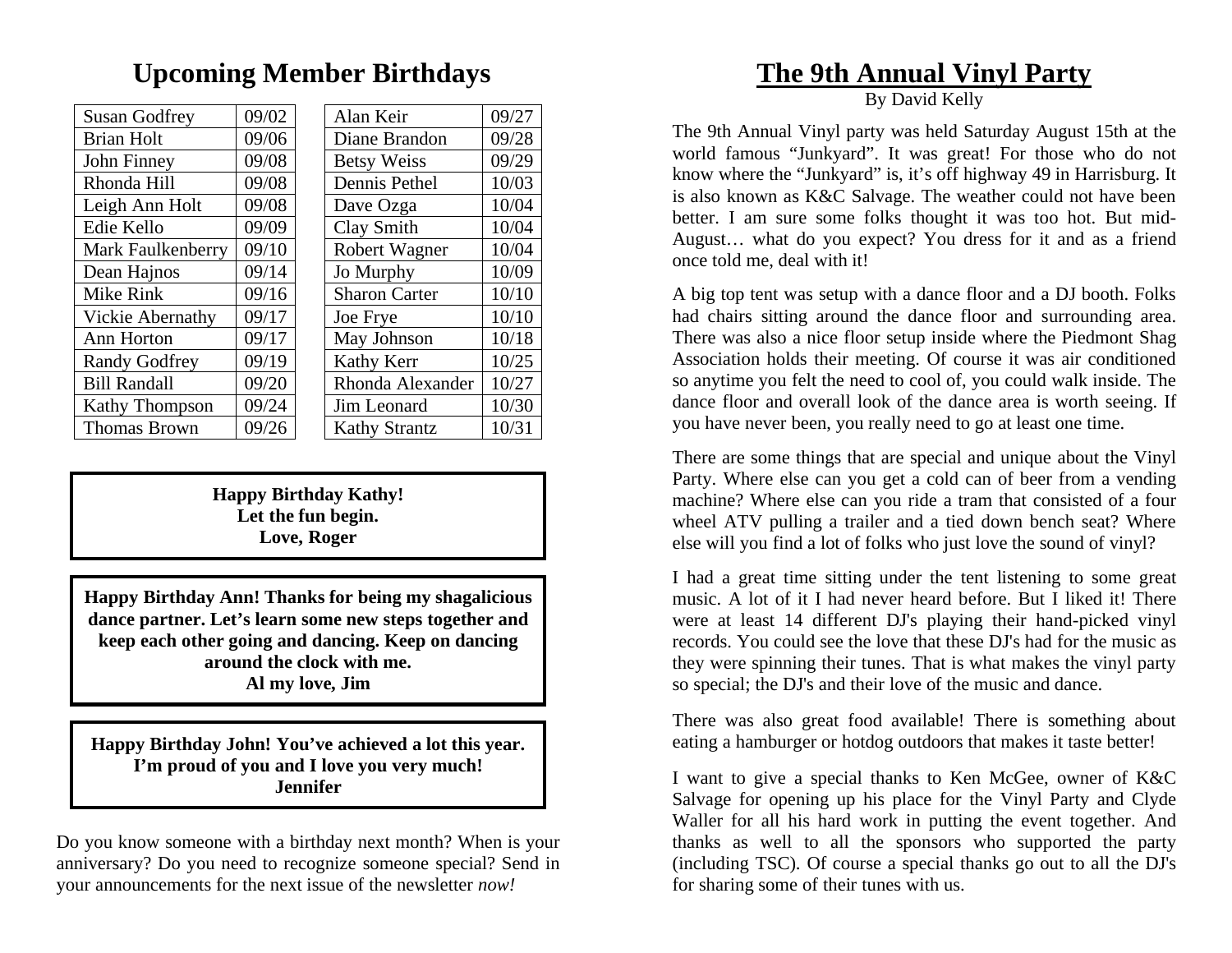# **Vinyl Party At The Junkyard**

By Peggy Cavin

We attended the Vinyl Party hosted by Clyde Waller and Ken McGee at the Junkyard. DJ's only use records at this party. No computers and CD's are allowed.

We arrived around 3:30 P.M. as the final touches were being put together. The huge tent was in place complete with DJ equipment and dance floor. There were also several large fans to help keep everyone cool. The weather co-cooperated that day. It wasn't too hot and it didn't rain.

People started arriving around 4 P.M. They quickly picked out spots for their chairs and coolers under the tent. There was also a huge dance floor inside with A/C for those of us who liked it cool! DJ's played outside and inside. They carried their favorite vinyl in collector size cases made just for 45's and LP's. And each tried to out-play the other. People streamed from outside, in and inside, out listening to their favorite DJ's and dancing a little bit.

There was plenty of food including BBQ, hamburgers, hot dogs, wings, and outstanding onion rings. No one got hungry. Inside there were munches and all the sweets anyone could ever want.

Later in the evening, the younger dancers came out of the woodwork. Geoff Burdick, Jason Cagle and his student Crystal, Brent Hall and several others put on an outstanding show of talent. Jane Jacobs was the favorite partner all night long, dancing with each one. The show of the night was Jason dancing with Crystal and Clyde butting in. Then Jason and Clyde continued to swap off dancing with Crystal without missing a beat. Awesome!

After all the DJ's played once, Mike Rink and Fast Eddie Thompson teamed up and played together for the last hour or so. It was some of the best music of the night.

If you didn't make it this year, plan to put this party on your calendar for 2010. You won't be disappointed.

# **Queenie's Medical Moments**

By Pam Siege

#### **Anger Management**

Any one of us can have an "anger management" problems from time to time. In other words we can't control our temper! I was recently talking to a friend of mine online, and let's just say I was glad I was many, many miles away by the grace of new age technology… the computer! It was out of this conversation that I decided to write on this subject!

What is anger management? It is the process of recognizing you have anger issues and learning to deal with the problems in a positive way and calm down.

It's not wrong to have anger emotions. It is healthy and you can learn to use this emotion in a way to solve problems before rage sets in. That's the healthy way to cope.

#### **Causes Of Anger**

Lots of things can cause anger! Both internal and external events can be the catalyst. A few examples are:

- 1. Other people
- 2. Traffic (right Geoff?)
- 3. Traveling
- 4. Holding problems inside
- 5. A major event or activity
- 6. Worry
- 7. Memories
- 8. Tragedy

Just because you are angry, doesn't mean you can't turn something into a positive. Anger can be expressed so that you can let someone help you change things into a construction situation.

When something makes you angry, try some of these techniques to calm yourself down: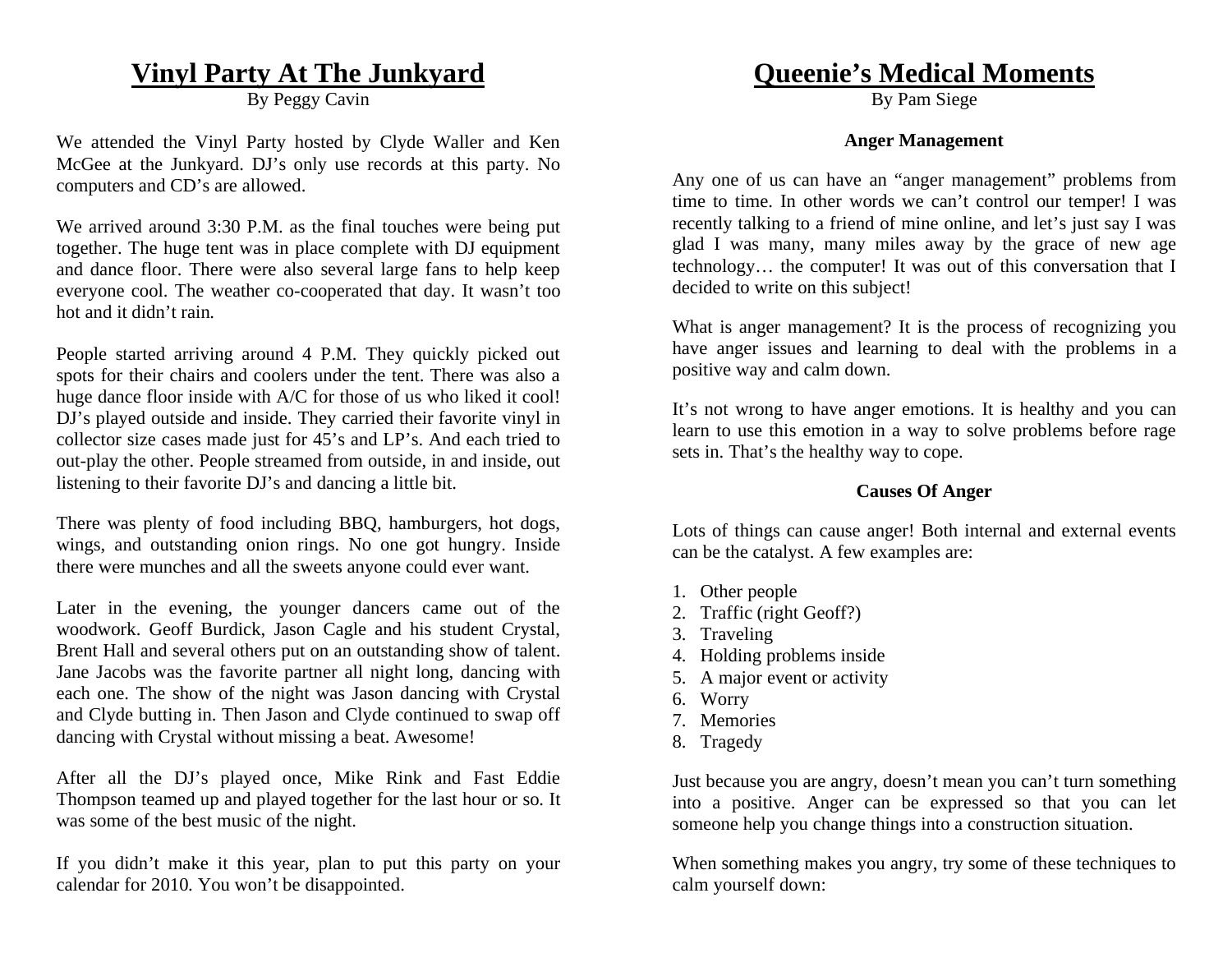- 1. Take a long, deep breath.
- 2. Repeat something that will make you think about relaxing like "I am relaxing, I am relaxing!" or " I will not kill anyone that is helping with this event, I will not kill anyone that is helping with the this event."
- 3. Focus on something in your mind that is pleasant or a place you would like to be… like the beach (SOS), the mountains, your front porch… or maybe at home asleep!
- 4. You can try exercises like Yoga to relax your muscles while you are in the tense situation… or you could try taking your fist out of the wall and thinking that it never happened!
- 5. Humor can always help! Now I am not saying that we should all start laughing at anyone… that would just be mean… especially if they may be trying to do something good for the shag club. Hahaha! Just kidding!
- 6. If you are the person with the anger problem, try to find the humor in the whole situation!
- 7. Take yourself out of the environment where the problem is happening! I'm not going there at this time!

Remember it is not good to take all the anger out of your life… just change the way you are dealing with it! We all have problems with this issue!

Bless, bless, bless our hearts!

# **We will have some space saved for you in the next issue!**

**Send us your SOS memories or your impressions of any TSC event. We want to hear from you.** 

**Don't worry, you don't have to be a great writer. So please send in something before it's too late!** 

# **Wheels On The Bus Went Round 'N Round**

By Helon Page

The bus trip to Loafers was absolutely awesome! Actually, that's an understatement. Now, what you have to understand at the onset of this account is that this bus seemed to be inhabited with spirits *(at least for our trip)* that constantly flew up 'n down the isle, lighting from time to time on every single one of us. *(I think the wheels on the bus had company goin' round 'n round...)* Hard to believe, I know, but read on…

Oh my gosh. Have you seen the pics yet? Now they say, "Pics don't lie." But I don't know 'bout that 'cause some of 'em show folks doin' stuff I didn't see *(um, imagine that)*. The spirits showed mercy to no one. Example: 'The nose knows'. Where the heck did that thing come from, anyway? And the server of Orioles; sure evidence of those 'ol spirits takin' control. *(Now, can you imagine?)* No doubt Jim *(and Becki)* had a good time! I have to tell ya, Walter knows how to lead a toast. I was a little slow 'n found difficulty keepin' up. And you guessed it. I was quickly told I'd better 'get it together' by SOS! *(Be assured, I will follow that directive…)* Oh, did ya hear 'bout Dean bumpin' her head on the table in Winston 'bout a month ago? Reckon that's why she kept such a low profile on this trip? Now, Kathy… Well, I never… She was the only one who had the luxury of fresh apparel and for that she received a new name *(somehow, I forget what it was… oh well… can't remember everything)*. Guess when you can't find a dressing room, the back of a bus will just have to do! Right Kathy?

Bob was a bit difficult to keep up with probably 'cause he was always hiding behind his camera. That thing was constantly sending out a flash of light! Wonder if the spirits were in control of that, too? I tell you, they were really something to behold! How do I know? Well, I should know; I met every single one of them! Oh, and did ya hear our bus driver was a great DJ? He even completely stopped the bus a coupl'a times just to change the CD *(duh??)* I have heard it said this was the best bus trip ever! Well I don't know 'bout that as this was my first. But what I can tell ya is this: When Twisters takes another bus trip, I don't care where it's goin', I'll be on it! It already has a seat reserved in my name!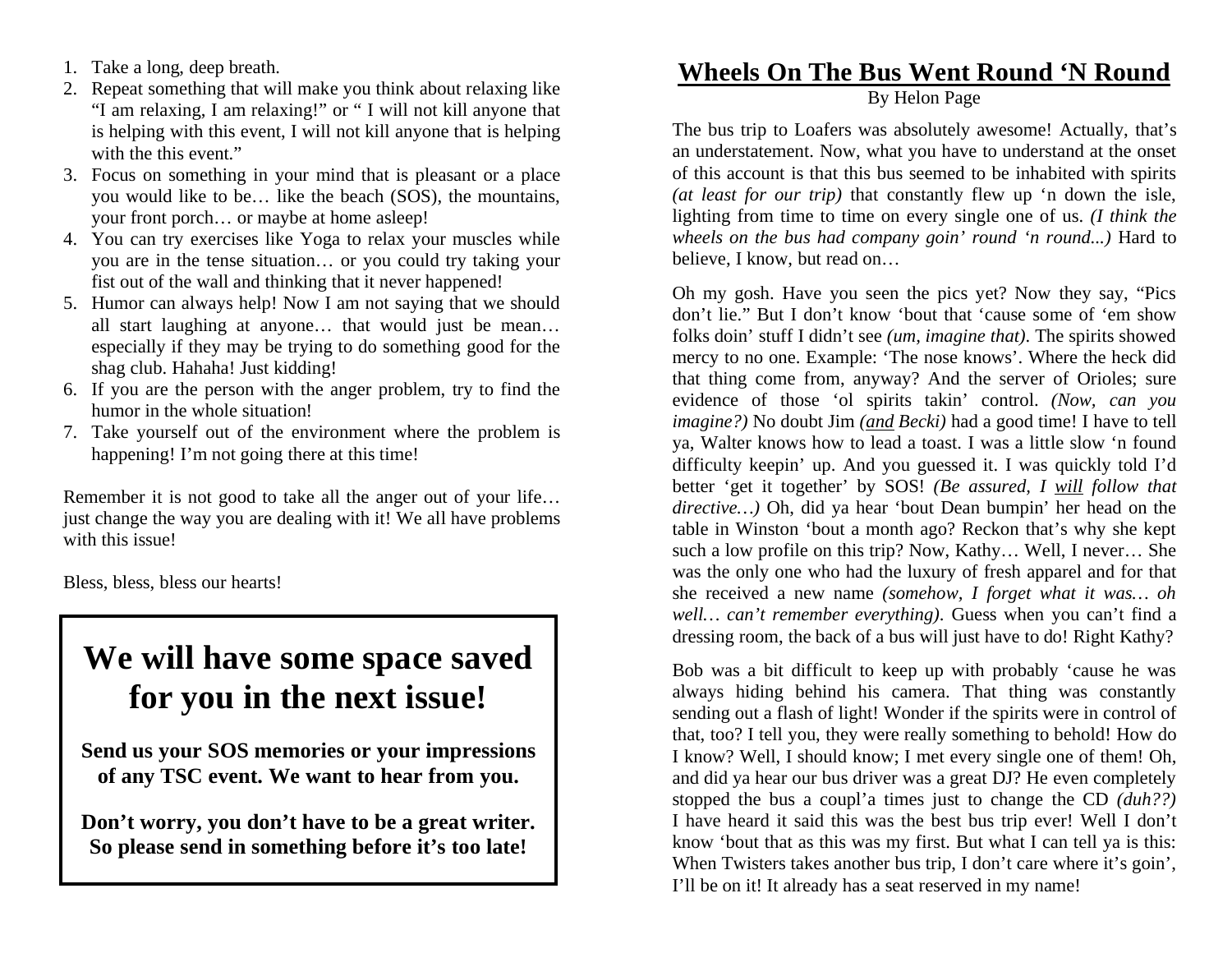# **Tips from the Dance Floor**

By Frankie Johnson

This month's tip is really a reminder – **Remember your dance etiquette!** 

Most of us will be going to SOS this month and experienced shaggers know the dance floors will be crowded. We can all help make the SOS experience better for everyone if we remember our manners while we are there.

- • Stay in your slot and dance the boards. This means to always face a wall and not a corner. If we all dance in the same direction we will not bump into each other as much. If you execute a turn and you find you are out of the slot, just ease your way back into your slot.
- $\bullet$  A crowded dance floor is not the place to try out your latest step that takes up three acres of space to execute. Save it for when the floor is not crowded.
- $\bullet$  Don't over extend you arm. Always keep your arm bent at the elbow. If your arm is fully extended, you are too far from your partner and you're taking up dance floor.
- Do not take drinks on the dance floor!
- If you bump someone, say "excuse me" just like your mama taught you. Even if it isn't your fault – say "excuse me". It's the nice thing to do.
- $\bullet$  Ask others to dance. (Ladies you can do this, too.) If you must turn someone down, do it graciously. If you get turned down, accept it graciously. It's just a dance.
- $\bullet$  SOS is a great time to learn new steps. Shag workshops are taught each day at almost all the clubs and they are inexpensive. Grab a copy of the Carefree Times and check out the workshops. Many times the workshops are listed as part of the lounges' advertisements.
- $\bullet$  Don't forget that you are dancing to have fun. Don't worry about others looking at you. The crowd will be watching the best dancers on the floor and everyone was a beginner at some point. Just smile and dance!

## **The Frozen Fantasy Party**

By Wilma Laws

The Frozen Fantasy Party at Celia and Mike's was outstanding (to say the least) at their beautiful home on the lake! Hats off to Phyllis and Malcolm and their committee for putting the party together. The BBQ was cooked by our own Kris Sloop. Nancy Brody provided the side dishes. Everything just came together to make for a really good party.

Bill Edwards provided a good variety of music to round out the event. There was even an area for dancing! I heard that the Fantasy entries were all good. I managed to take home a portion of a winning coconut cake. It did not last long. (Thanks Susan!)

Thanks again to Celia and Mike for hosting this party, and to everyone who helped out. It takes work, effort, and a commitment to having fun for this to be one of our favorite parties of the year!

# **The Frozen Fantasy Party**

By Teresa Sloop

Well, we have now attended out second Frozen Fantasy Party and I must say it was as awesome as the first. I didn't realize there were so many ways to use alcohol and make it taste wonderful. I was honored to be recruited as a judge this year. The entries were fantastic. It was very difficult to chose just one, so we ended up giving out prizes to more than one in a couple of categories. I must say I would love to have the White Russian and Rum Slushy and the Burgundy something recipes. It all became fuzzy after the first 4 or 5 samples. Again guys, fantastic job.

The food was great and I think everyone was enjoying the music to the fullest extent. Wilma, I think I will take you up on the offer to babysit Khris after the next party. Just don't call me to come pick him up in the middle of the night. In other words, "no take backs".

I truly enjoy our parties and getting to see everyone. See you soon!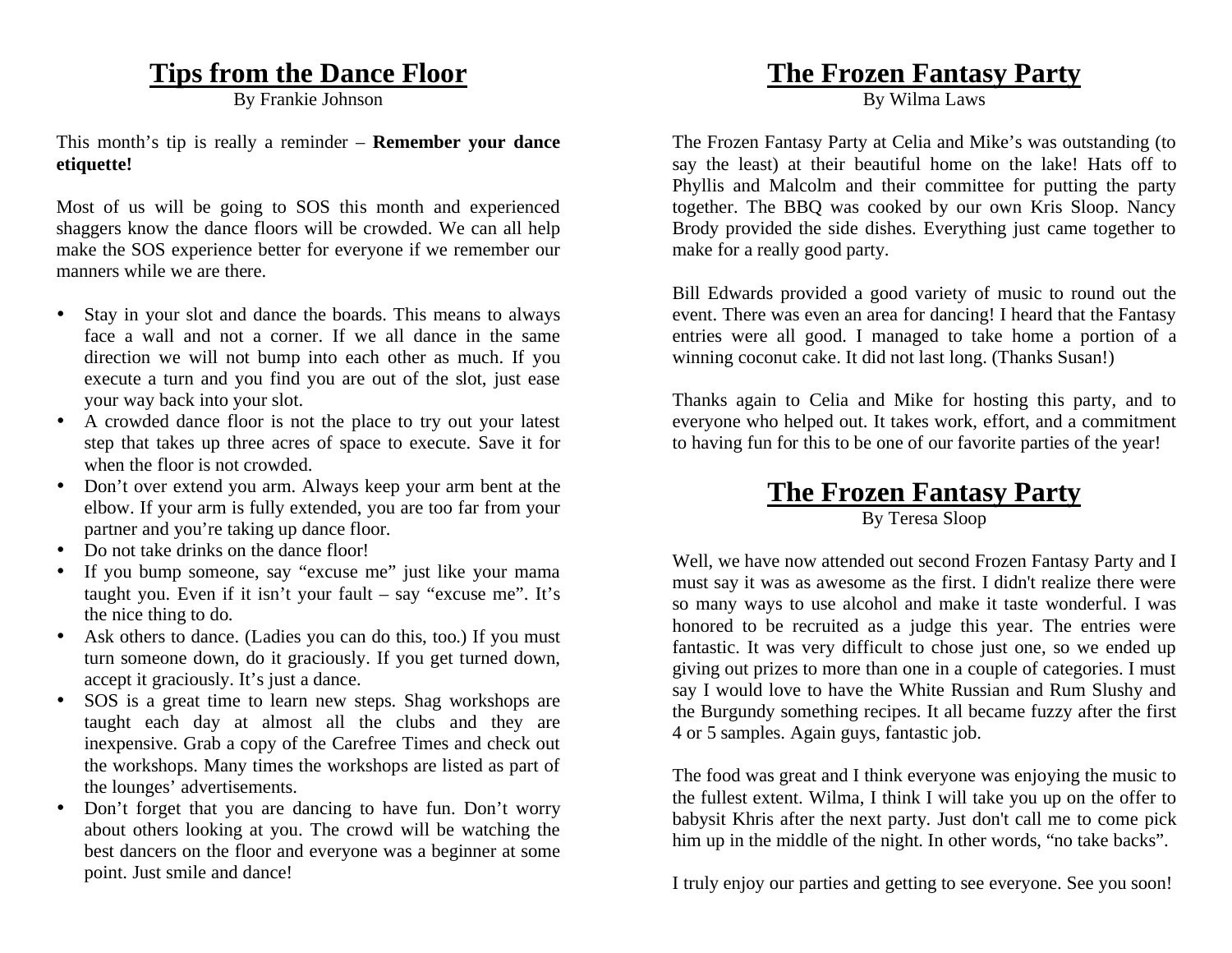# **Other Judges at the Frozen Fantasy Party**

By Pat Bouknight

If you have never been a judge at the Frozen Fantasy Party, don't be so quick to laugh. I have been there and done that. You need to give those guys a whole lot of credit. It takes will-power and discipline to take on such a job in the middle of attention.

Every bite full and every swallow you make will be seen. You do not want to make an ugly face when the contributor is watching. Most of all you better not laugh unless you have good reason.

You start off with the jello shooters, then the drinks, and then the sweet desserts. By the time you reach desserts you are so full you don't know if you can stomach anther bite.

This year most of you did not know that Kathy Thompson and I were judges behind the scenes. No, our vote did not count. But we sure had fun deciding which one was our favorite.

We found out that we could get leftovers from the judges' samples and even get a refill while the judges were doing their taste test. We gave our review to those who were standing close to us. We even sent Tom Stone on a mission to serve his tasty peach drink to everyone. When that gallon bucket came back, it was empty!

The beauty of it all was that we only sampled part of the entries. We didn't have to taste the whole sample like the judges. By the time the judges did make it to the desserts, even we were only able to taste a few of those wonderful desserts.

Afterwards it was time for Kathy and I to sit down. The grass seemed to be moving and a grooving to us. Who would have known that those "Frozen Fantasy" entries could give Kathy Thompson aerobatic talents? Kathy sat down and the next thing we saw was Kathy making a back flip with her feet high in the air and the chair following behind her. She flipped in slow motion while we all sat and watched. See what you are missing when you miss a Twister's party. There is lot of entertainment going on.

# **Frozen Fantasy Party**

By Rees Brody

Thanks to Celia and Mike for hosting the party, and also to Khris for cooking the pork. Great food and great party.

I happened to set my chair up beside Jim Hutson, and made the comment that we needed to be careful on the sloped yard. Lean too far back and you're gone. Jim's response was that he had been there for over an hour, and it was not a problem.

Shortly after that Kathy Thompson sits down in Jim's chair (in his absence). Next thing I heard was a whoooop from Kathy. Looked around and she was headed backwards.

Oops, she had leaned too far back. She did a complete reverse flip and landed on her hands and knees. Now if only she could have landed on her feet without her hands touching the ground, we would have given her a "10". Still not a bad performance, though.

Those exercises have the tendency to make you real sore the next day. I hope she didn't feel too bad.

As usual, the drinks and desserts were very good. Thanks to all who put this party together.

Editor's Note: "Thanks" also go to you and Nancy!

# **Condo For Rent At North Myrtle Beach**

*Save Big Renting Directly From A TSC Member/Owner!* 

**Nice 2 bedroom, 2 bath unit. Sleeps 6. Front & rear decks. Non-Smoking unit with 3 TV's, 3 DVD players, VCR, wireless internet, outside jacuzzi, pool and much more. This unit is on the 1St Floor, one block from the water.** 

**Email pnc8701@aol.com to see photos, rates and availability, or afternoons & evenings call 704-827-4055.**